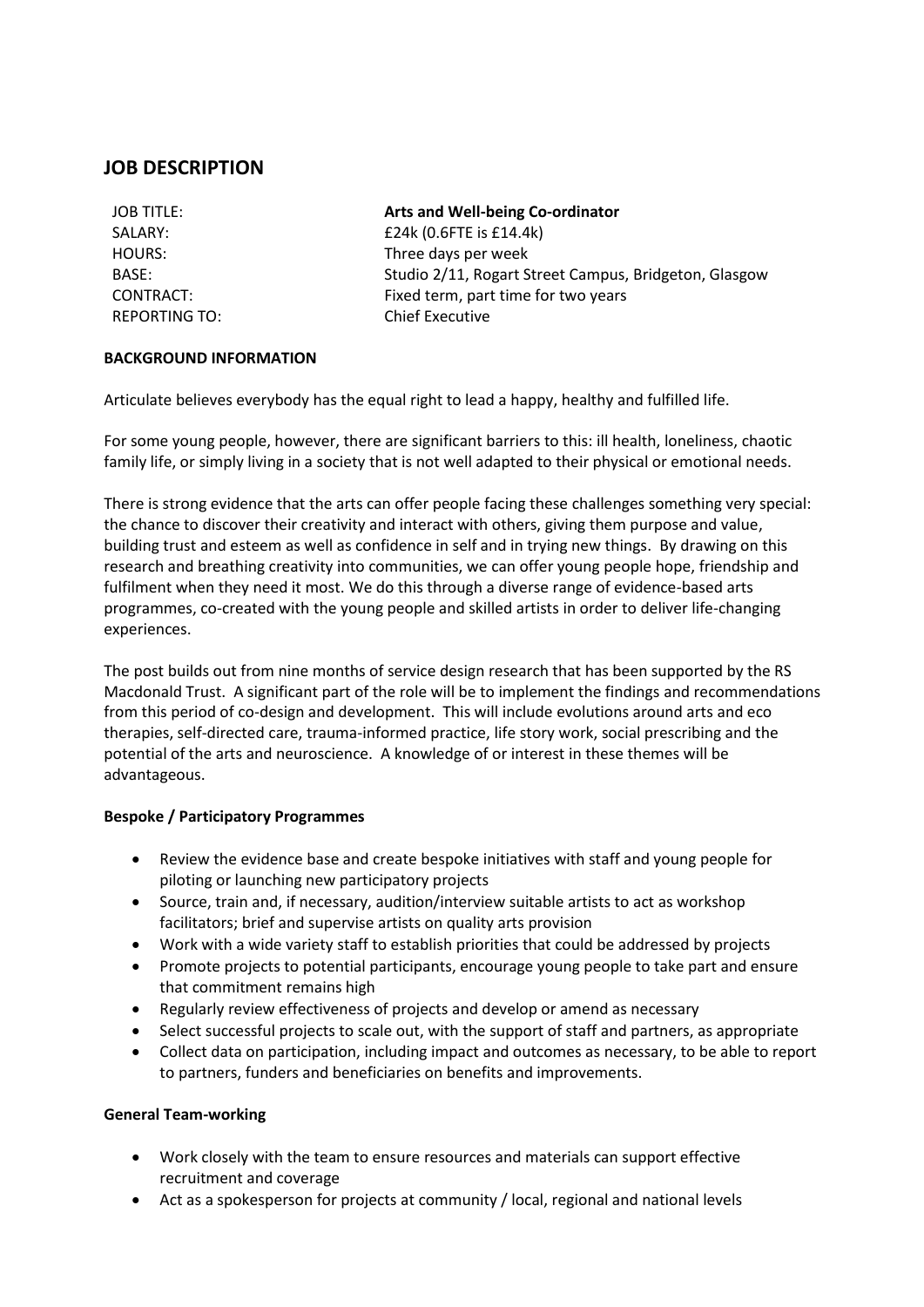- Objectively review the success and achievements against agreed targets, identifying strengths, weaknesses and areas for development
- Participate in the day to day work of the organisation such as reporting, attending team and Board meetings as required, and taking a flexible and supportive approach to general team tasks
- Participate in staff appraisals and appropriate training for the role.

## **PERSON SPECIFICATION**

You are highly empathic, a creative person who is motivated by the highest standards of project management and care. You enjoy working with young people and can deal with the sensitivities and vulnerabilities of a creative space and beneficiaries who face significant challenges and barriers to wellbeing. You'll be adept at building trust and relationships and working with complex, time-limited projects. You'll be an excellent listener, but you will also have the personal abilities and drive to be an external ambassador for Articulate's work within local and national networks.

| <b>Essential</b>                                                                                                                                                                                                                                                                                                                                                                                              | <b>Preferable:</b>                                                                                                                                          |
|---------------------------------------------------------------------------------------------------------------------------------------------------------------------------------------------------------------------------------------------------------------------------------------------------------------------------------------------------------------------------------------------------------------|-------------------------------------------------------------------------------------------------------------------------------------------------------------|
| 2-3 years' experience in events or project<br>management, ideally within an arts and/or<br>healthcare context                                                                                                                                                                                                                                                                                                 | Understanding of, or interest in, the arts in<br>$\bullet$<br>health evidence base<br>Experience evaluating projects or<br>$\bullet$                        |
| Knowledge of working in a health<br>environment<br>Able to manage relationships with<br>vulnerable young people, with special<br>knowledge of care experience<br>First class relationship management and<br>$\bullet$<br>leadership skills; a naturally warm person<br>who can establish contacts very quickly and<br>effectively interact with a range of young<br>people with additional needs or emotional | conducting research<br>Budgeting / financial management<br>experience<br>Analytical thinker who can track our project<br>impact through data and analytics. |
| challenges<br>Highly organised, able to manage several<br>concurrent projects and respond proactively<br>and positively to different, changing<br>priorities<br>Impeccable attention to detail, with no stone                                                                                                                                                                                                 |                                                                                                                                                             |
| left unturned<br>An excellent administrator and<br>communicator, who appreciates the need to<br>articulate project details appropriately and<br>sensitively<br>Highly developed listening and collaboration<br>skills; ability to take direction and process a                                                                                                                                                |                                                                                                                                                             |
| wide range of views and priorities<br>Excellent digital and IT literacy.                                                                                                                                                                                                                                                                                                                                      |                                                                                                                                                             |

Please note that the successful applicant will be required to undertake an enhanced PVG check, and a job offer would be conditional on this. The post holder must have the right to live and work in the UK.